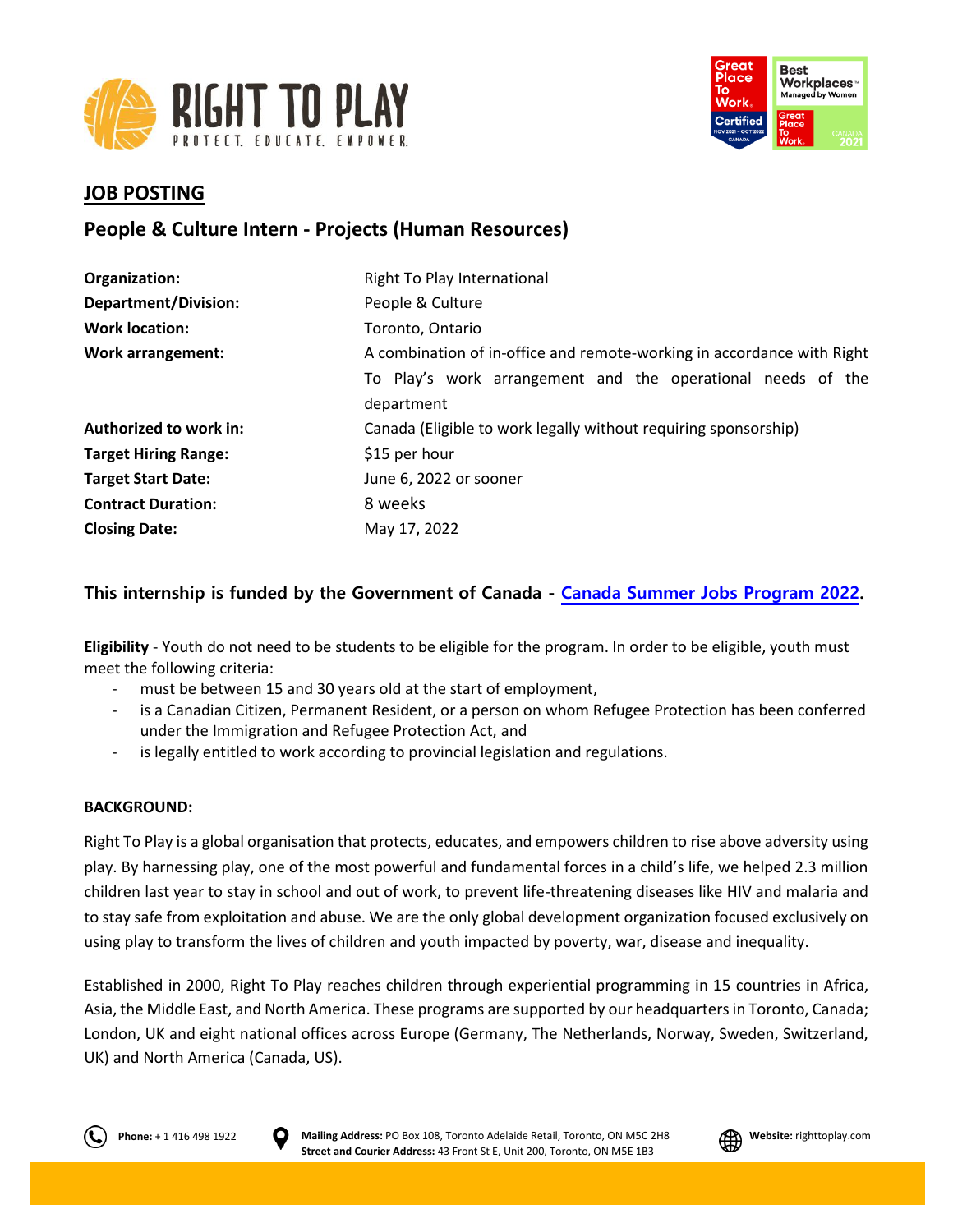



With a shared passion for our mission, our Culture Code guides how we act and interact based on five core pillars:

- Accept Everyone *Be intentional about inclusion*
- Make Things Happen *Seek opportunities to lead and innovate*
- Display Courage *Act with integrity*
- Demonstrate Care *Look after yourself and one another*
- Be Playful *Have fun at work*

Please visit [our website](http://www.righttoplay.ca/) to learn more about who we are and what we do, and [watch this video](https://www.righttoplay.com/en/landing/our-culture-code/) to find out about the five pillars of our Culture Code.

## **JOB SUMMARY:**

Right To Play's People & Culture Team supports over 500 employees across our 23 locations (including Canada). We seek to hire a visible minority youth with an interest in Human Resources and the not-for-profit sector.

The People & Culture Summer Intern will collaborate with our Headquarter People and Culture team, located in Toronto, Canada and London, UK, to support the implementation and management of a variety of people processes. The intern will report to the Global Director, People & Culture, work closely with other HR specialists on the team, and will interact directly with employees as they support various P&C processes.

The People and Culture intern's work will contribute to ensuring the People and Culture processes and initiatives are rolled out in a consistent manner across all our locations, and employees and managers are well supported with the appropriate communications and tools.

In addition, the intern will contribute to special projects including the acquisition of an organization-wide 360 feedback tool, the roll-out of new policies, and the implementation of a wellness program.

\_\_\_\_\_\_\_\_\_\_\_\_\_\_\_\_\_\_\_\_\_\_\_\_\_\_\_\_\_\_\_\_\_\_\_\_\_\_\_\_\_\_\_\_\_\_\_\_\_\_\_\_\_\_\_\_\_\_\_\_\_\_\_\_\_\_\_\_\_\_\_\_\_\_\_\_\_\_\_\_\_\_\_\_\_\_\_\_\_\_\_

#### **PRIMARY RESPONSIBILITIES:**

- Collaborate with the HQ People & Culture team to support employees and managers with various people related processes and procedures
- Conduct research to support various People & Culture projects
- Support the coordination of the roll-out of new polices, related training, and compliance tracking

\_\_\_\_\_\_\_\_\_\_\_\_\_\_\_\_\_\_\_\_\_\_\_\_\_\_\_\_\_\_\_\_\_\_\_\_\_\_\_\_\_\_\_\_\_\_\_\_\_\_\_\_\_\_\_\_\_\_\_\_\_\_\_\_\_\_\_\_\_\_\_\_\_\_\_\_\_\_\_\_\_\_\_

 Support the roll-out of the Summer Wellness Program, including scheduling and coordinating with vendors/service providers



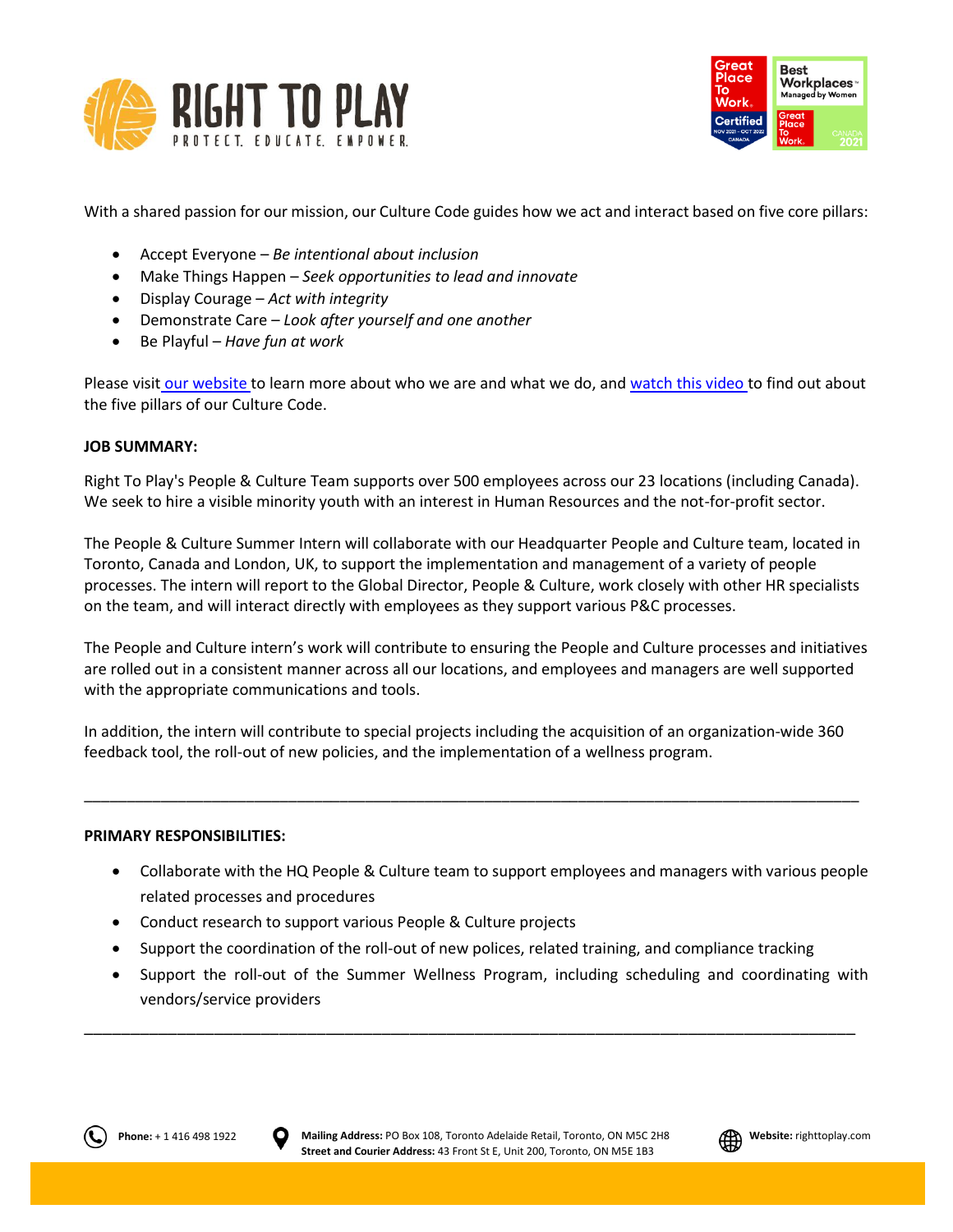



## MINIMUM QUALIFICATIONS (Must have):

## **EDUCATION/TRAINING/CERTIFICATION:**

 Working towards completion OR completion of post-secondary education with a degree or diploma in human resources, business administration, or related fields.

#### **EXPERIENCE:**

- Experience collaborating across a team to manage deliverables and ensure deadlines are met on time.
- Experience supporting the planning and coordination of meetings, experience with maintaining tracking documents/spreadsheets, and other project management tools.
- Experience working with individuals from diverse backgrounds, experiences, etc.

## **COMPETENCIES/PERSONAL ATTRIBUTES:**

- Able to manage competing priorities and deliver tasks and projects on spec and on time.
- Comfortable in a fast-paced environment and meeting tight deadlines.
- Detail-oriented, with strong organizational skills.
- Eager to learn new skills and seeks out knowledge.
- Demonstrated ability to work within a team while being adaptable and flexible.
- Excellent interpersonal relationship skills and collaborative, supportive mindset.
- A confident oral and written communicator.

#### **KNOWLEDGE/SKILLS:**

- Excellent writing, editing, and proofreading skills.
- Familiarity with Office 365.
- Excellent time management and organizational skills.
- Familiarity with Human Resources processes and procedures would be an asset.
- Experience conducting independent research, ability to summarize findings and provide recommendations.

#### **WHO YOU ARE:**

You are highly driven, results-oriented and collaborative with an interest in Human Resources and the not-forprofit sector. You have a passion for learning new skills and are a self-starter.